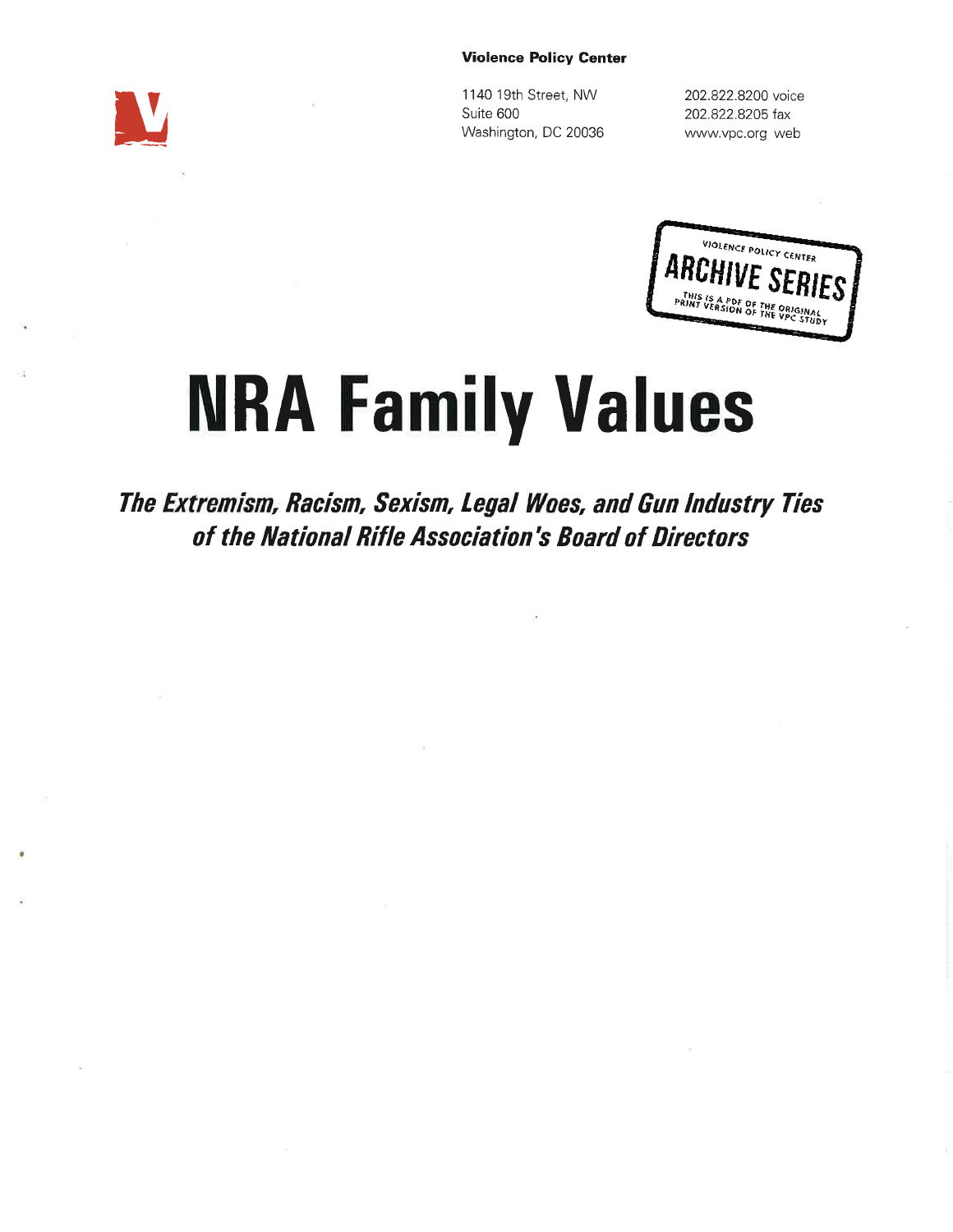This study was authored by Josh Sugarmann and Kristen Rand of the Violence Policy Center with additional reporting by Rachel Burstein of Mother Jones magazine. An abridged version of this study appears as an accompanying piece to "Good Morning, Gun Lobby," the cover story of the July/August 1996 issue of Mother Jones.

The Violence Policy Center is a national non-profit educational foundation that conducts research on violence in America and works to develop violence-reduction policies and proposals. The Center examines the role of firearms in America, conducts research on firearms violence, and explores new ways to decrease firearm-related death and injury.

Past studies released by the Center include: March 1996's Lawyers, Guns, and Money: The Impact of Tort Restrictions on Firearms Safety and Gun Control; December 1995's Firearms Production in America; November 1995's Concealed Carry: The Criminal's Companion; December 1994's Use the Schools: How Federal Tax Dollars are Spent to Market Guns to Kids and Female Persuasion: A Study of How the Firearms Industry Markets to Women and the Reality of Women and Guns; February 1994's Cease Fire: A Comprehensive Strategy to Reduce Firearms Violence; and, December 1992's More Gun Dealers Than Gas Stations: A Study of Federally Licensed Firearms Dealers in America.

This study was funded by grants from The Aaron Diamond Foundation, The Joyce Foundation, The John D. and Catherine T. MacArthur Foundation, and the Public Welfare Foundation.

> $^{\circ}$  June 1996 Violence Policy Center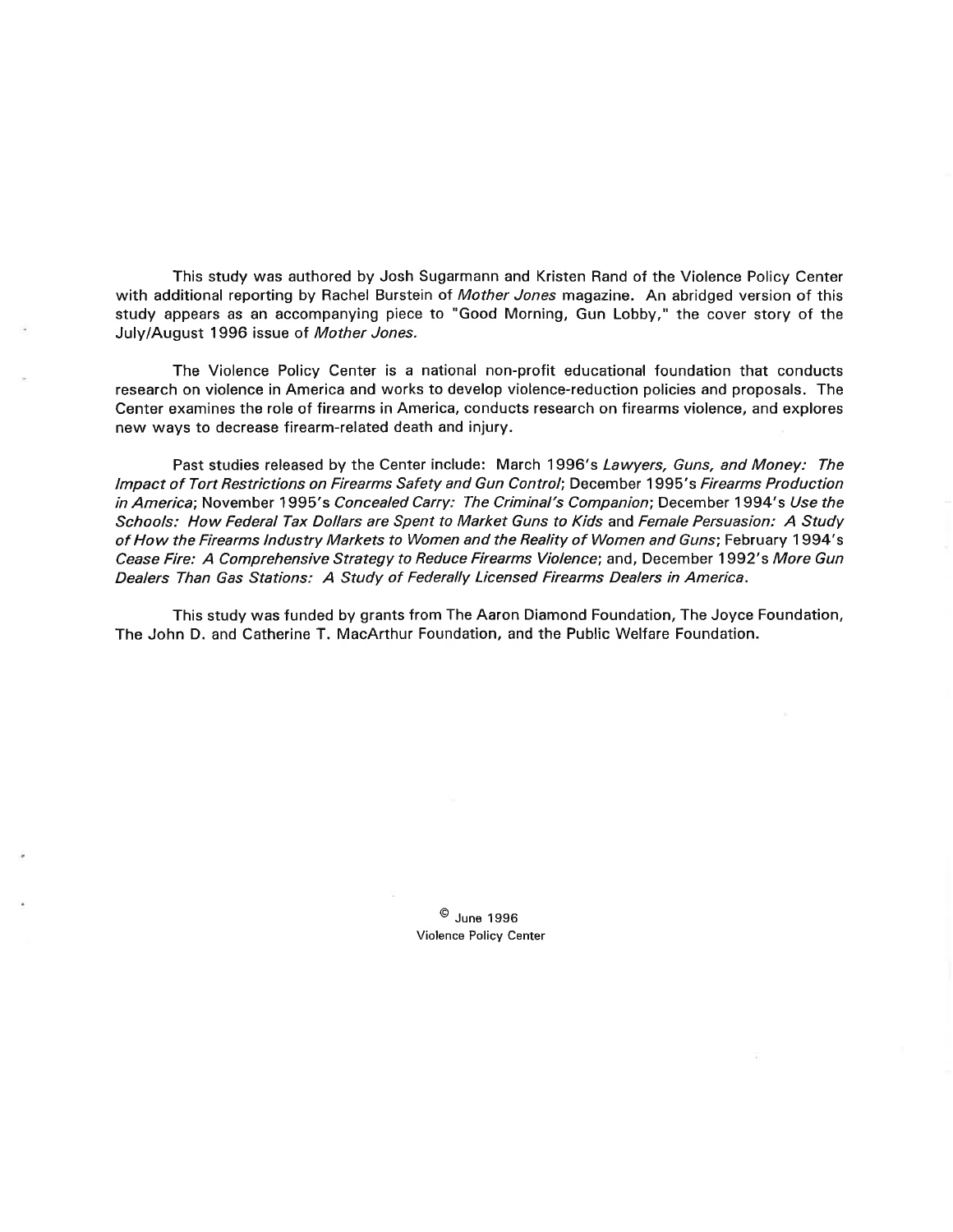# lntroduction

At the April 19th "gala celebration" of its 125th anniversary held in Dallas,<sup>a</sup> Texas this year, the National Rifle Association of America (NRA) unveiled a new theme in its latest attempt to make itself more palatable to mainstream America. NRA President Marion Hammer promised that this year's model of the organization was guided by "family values" that it practices "every day, not because they're fashionable, but because they're right." As its first woman president, the NRA has attempted to present Hammer to the news media as the very personification of this theme: she is not merely the organization's president, but its gun-toting matriarch.<sup>b</sup> At the convention Hammer beamed with maternal pride as she introduced her 1O-year-old grandson, recounting how he had already learned "how shooting teaches you good lessons about life...you pick your target, and aim and keep trying until you get it."

NRA "family values," as practiced by the organization's leadership, however, take on a meaning that would be unfamiliar to most Americans. Scrutiny of many of the members of the NRA's board of directors reveals a picture more akin to Norman Bates than Norman Rockwell. Some members of the NRA's board belong to militia organizations or express sympathy for the extremist fringe. Others can accurately be described as racist and sexist. Others have had brushes with the law. And still others make their living selling gun-related products, calling into question the ethics of the NRA when it claims to represent solely the interests of "gun consumers."

<sup>&</sup>lt;sup>a</sup> The NRA opened its annual meeting on the first anniversary of the bombing of the Alfred P. Murrah Federal Building in Oklahoma City. When faced with criticism of the timing of the event, NRA lnstitute for Legislative Action Executive Director Tanya Metaksa told USA Today, "We understand terrible things happened on April 19th, but you just can't pull the plug....You're talking about hundreds of thousands of dollars."

The NRA presidency is, however, a primarily ceremonial position. Historically, the office holder was granted scant attention by the organization outside of its official publications. All this changed with Hammer's ascension and a recognition by the NRA that it offered the organization a new vehicle in its attempts to reshape its public image.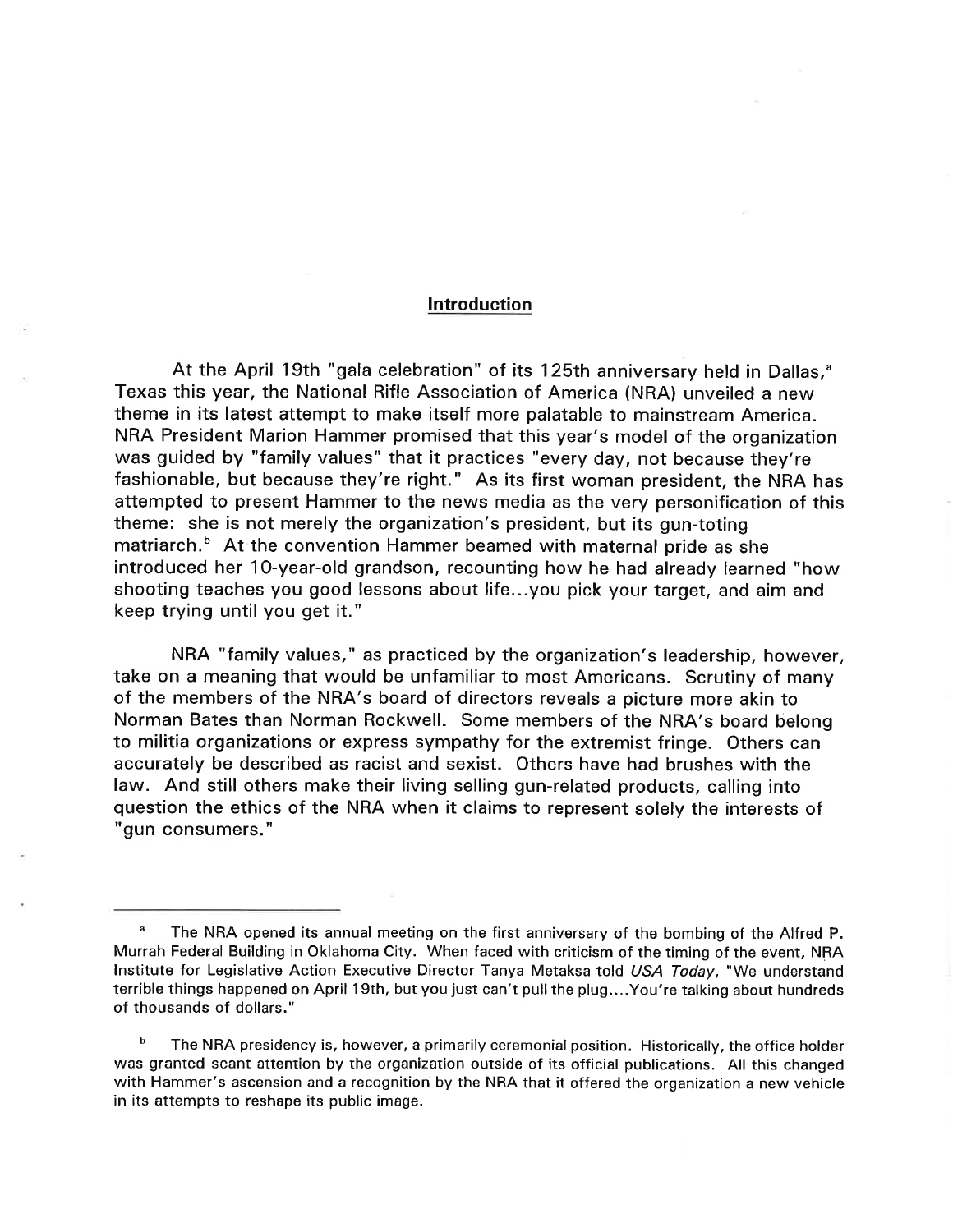## **Extremism**

ln her speech at this year's annual meeting, Marion Hammer promised that the NRA "were simply mainstream Americans, flesh and blood folks from all walks of life." Ample evidence exists, however, that in its search for gun activists the NRA has dabbled in numerous aspects of the extremist fringe. According to <sup>a</sup> March 1993 statement,<sup>1</sup> NRA representatives attended Wise Use $\degree$  meetings as part of a "coalition building" process of "working with groups that were concerned with other issues of concern to the NRA, and sharing a similar philosophy." The memo stated that the Wise Use movement's goals "were somewhat more extensive than originally thought" and that there was no connection between the Wise Use coalition and the NRA, although the NRA continued "to work with other groups pursuing the responsible and ethical management of our renewable resources." The NRA has been less discriminating with its contacts with America's militias. ln the beginning of 1995 the NRA queried government agencies about the veracity of rumors circulating on the internet and being received at NRA headquarters that a coordinated raid by federal law enforcement on militias was about to occur. Stating that the "NRA neither encourages nor discourages parrticipation in citizen militia organizations," the organization did however publicize the alleged date of the bogus raid prior to its rumored commencement. And soon after the Oklahoma bombing, ABC News Nightline reported that Tanya Metaksa, executive director of the NRA lnstitute for Legislative Action (the organization's lobbying arm) had met with members of the Michigan Militia. The NRA's militia sympathies, however, are not surprising.

ln June 1995, NRA board member and First Vice President Neal Knox wrote in Shotgun News, "We have a First Amendment right to assemble-or not assemble-with whomever we wish. And unless the militia groups are criminals (and l've yet to see any evidence that they are) l'll not tolerate the Washington Post or ABC trying to tar me for 'quilt [sic] by association.'" Knox's fellow board member, rock musician Ted Nugent, echoes his views. As far as militias, Nugent says that he has "no problem with them."<sup>2</sup> In defending the Michigan Militia, Nugent told the Chicago Sun Times, "l shoot with these people. I have been to target practice with them. I find them professional, hard-working people."

NRA board member Leroy Pyle is a member of the lllinois Militia, a group he describes as "average Joes concerned about maintaining our nation's heritage." Pyle is a former San Jose, California police officer and at one time headed the

<sup>&</sup>lt;sup>c</sup> The "Wise Use" movement is a radical anti-environmental movement started by Alan Gottlieb (who is also the founder and head of the Citizens Committee for the Right to Keep and Bear Arms and the Second Amendment Foundation) and Ron Arnold. Gottlieb and Arnold's Center for the Defense of Free Enterprise describes this loose coalition as a "grassroots effort to take the bureaucracy out of environmentalism and to provide an alternative view of man's place in the environment."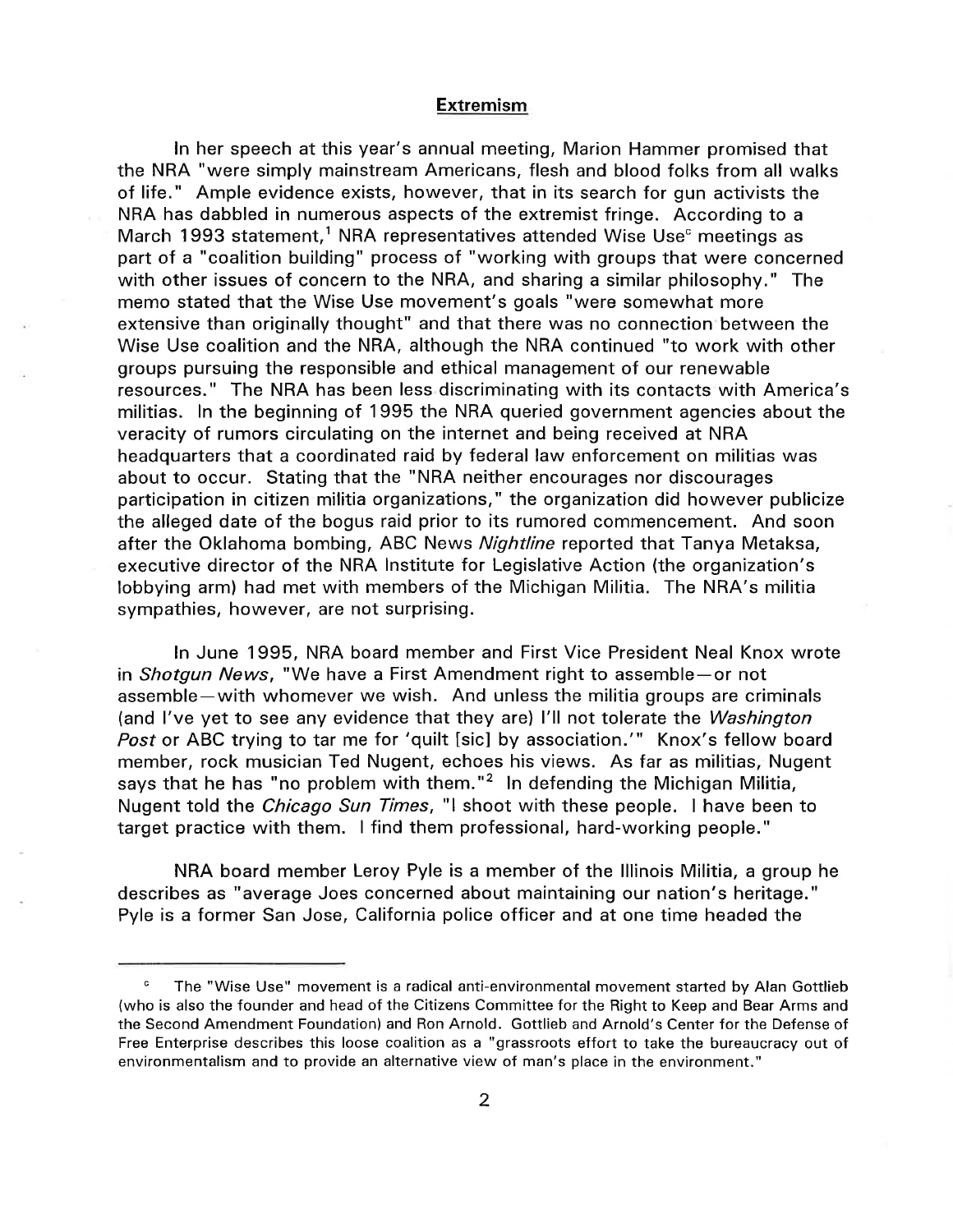NRA-funded Law Enforcement Alliance of America until he was forced out in <sup>a</sup> power struggle for control of the organization. The militia invited Pyle to join after he made a name for himself as systems operator for the Paul Revere Network, <sup>a</sup> Chicago, lllinois-based computer bulletin board he started in 1992. A listing of the files available on the network reveals its users' interest in America's militia movement. Users can download copies of files addressing such topics as "Frequently Asked Questions About Militias" or copies of the Resister, an underground newsletter that according to *Time* magazine "espouses the extreme positions that proliferate among right-wing militias."d Most recently, the bulletin board added a "militia conference." The Paul Revere Network also operates a web site.

Board member Wayne Stump is a former Arizona state senator who at one time served on the advisory board of English First, a radical anti-immigration group that has been accused of racism." Stump is also closely associated with extremist Jack McLamb,<sup>f</sup> whom even Pyle describes as "a little far out." McLamb is a

<sup>e</sup> One of English First's founders is Larry Pratt. According to the March 1990 issue of *Hispanic* rnagazine, Pratt warned in an English First direct-mail letter of an imminent time 'lwhen Hispanics, not English-speaking Americans, are in control of the country." Pratt is also executive director of Gun Owners of America, the NRA's smaller, harder-line competition. Pratt has been credited as being one of the key strategists behind the growth of the modern militia movement and until recently was <sup>a</sup> common fixture at militia-related events such as "Preparedness Expos." ln a speech given at the Preparedness Expo '95 in Dallas, Texas, Pratt stated, "They keep asking me...the media calls me. Why is this militia movement springing up? I said have you been reading your own newspapers? Do you see what has been happening in this country? The American people see it. They know what the government is doing. They know the government is out of control. That's why there is a militia movement: because they have a God-given right to do what they're doing. They have a constitutional right to do what they're doing. And they've decided that maybe they ought not to be like those Jews in Germany and just wait to be led off to the slaughter. They're going to stay and do something about it." At the same conference, Pratt also appeared on a panel which included: Mark Koernke (Mark from Michigan), author of America in Peril, Equipping for the New World Order and A Call to Arms; former Green Beret Bo Gritz; and Jack Mclamb. The panel topic was "Gun Control-Second Amendment Battle Lines Being Drawn." ln February 1996, revelation of Pratt's militia links forced him to take <sup>a</sup> "leave of absence" from Republican Pat Buchanan's presidential campaign. Pratt had been a national co-chair.

<sup>f</sup> In his 1996 book A Force Upon the Plain, author Kenneth Stern writes that in addition to founding the American Citizens and Lawmen Association (ACLA) in the 1980s, militia-advocate McLamb is "executive editor of the organization's Aid and Abet Police Newsletter. He also edited the 75-page Operation Vampire Killer 2OOO: American Police Action Plan for Stopping World Government Rule, a publication of Police Against the New World Order (PANWO). Aid and Abet described Operation

<sup>&</sup>lt;sup>d</sup> Published by a clandestine group of Fort Bragg Special Forces troops, The Resister represents "basically the white Christian militia mentality" according to the Southern Poverty Law Center. ln an article warning of "agents provocateur and informants," the publication advises, "Since early 1992 the FBI has been cultivating informers within the patriotic movement....One method to reduce the risk of compromise is to require each member of your militia or organization to swear or affirm an oath...."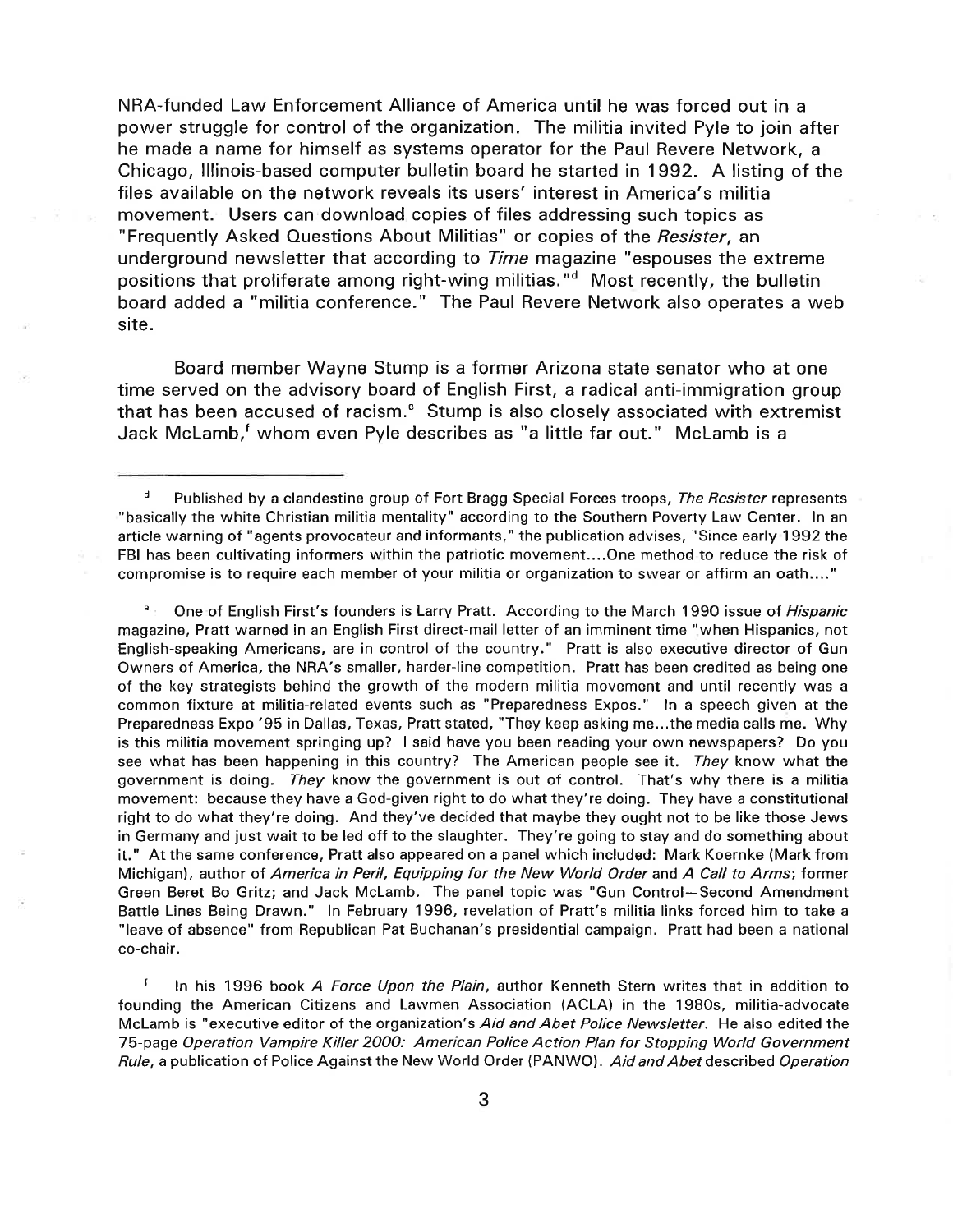retired Phoenix, Arizona police officer whose American Citizens and Lawmen Association (ACLA) works to convince law enforcement officers stop enforcing the law and to align themselves with militias against the federal government.

Board member Harry Thomas is a former Cincinnati police officer who, in <sup>a</sup> transcript of a speech posted in the members' conference of the NRA's nowdefunct GUN-TALK computer bulletin board, warned: "Waco. 'Waco' is a word which, among American patriots, engenders the same anguished feelings of outrage as the word'Alamo'....The time has come for us to openly discuss something that up to this time we have mainly whispered about. The purpose of the 2nd Amendment is to threaten the government....l sincerely hope that <sup>a</sup> political solution to this problem is still possible, and I will continue to work on the NRA board of directors to try to find that solution. But if that solution cannot be found, I say this to the megalomaniacs in Washington: Pass your gun laws. I will not beg the government for a license to continue to be a handgun owner. I will not submit to being fingerprinted, or photographed, or interrogated like a criminal for claiming my birthright as a free American....And Miss Reno, lhave this to say to you: lf you send your jackbooted, baby burning bushwhackers to confiscate my guns, pack them a lunch, it will be a damned long day. The Branch Davidians were amateurs. I'm a professional."3 ln the speech Thomas asserts that BATF stands for "Burn All Toddlers First."

Self-described "hard-core" board member T.J. Johnston commands the Orange County Corps, which he founded in 1994. Because California law bans militias, Johnston characterizes his organization as a "group." Johnston told the Nation that the Corps has 1,O00 armed members divided into 28 local units. ln the Nation article, Johnston detailed how the Corps had 3OO people grouped into <sup>a</sup> Ready Response Team, "armed and ready to meet any challenge at a moment's notice." In detailing the Corps' plans to combat possible civil unrest, Johnston warned, "We're not going to have any repeat of the 1992 L.A. riots. lf the rioters come south we are going to set up armed roadblocks at the corner of Artesia Boulevard and Knott Avenue and hold the line right there." ln 1995 Rolling Stone writer Leonard Zeskind detailed a conversation he had with Johnston on the issue of the NRA and militias: "l asked...T.J. Johnston...whether any NRA board

Vampire Killer 2000 as a 'step-by-step plan to re-educate our fellow law enforcement officers to the plans of the global elite such as Bush, Clinton and Perot.' Some claim that the 'Vampire' to be killed stands for police officers who follow the law." Stern writes that addressing the Seattle Preparedness Expo 1994, Mclamb urged law enforcement personnel to not enforce laws and to join militias: "lf you don't have one [a militia] here,,.or you want to start one of your own...get a hold of us....lf you have militia material, send it. [We'll] keep it on file and help spread this wonderful, legal concept across this nation." According to The Center for Democratic Renewal's 1996 report Militias: Exploding Into the Mainstream, McLamb also "said in his keynote speech at the 1994 Seattle Preparedness Expo that interracial marriage was a 'violation of God's plan' and a ploy by the elitists to create a mono-colored servant class."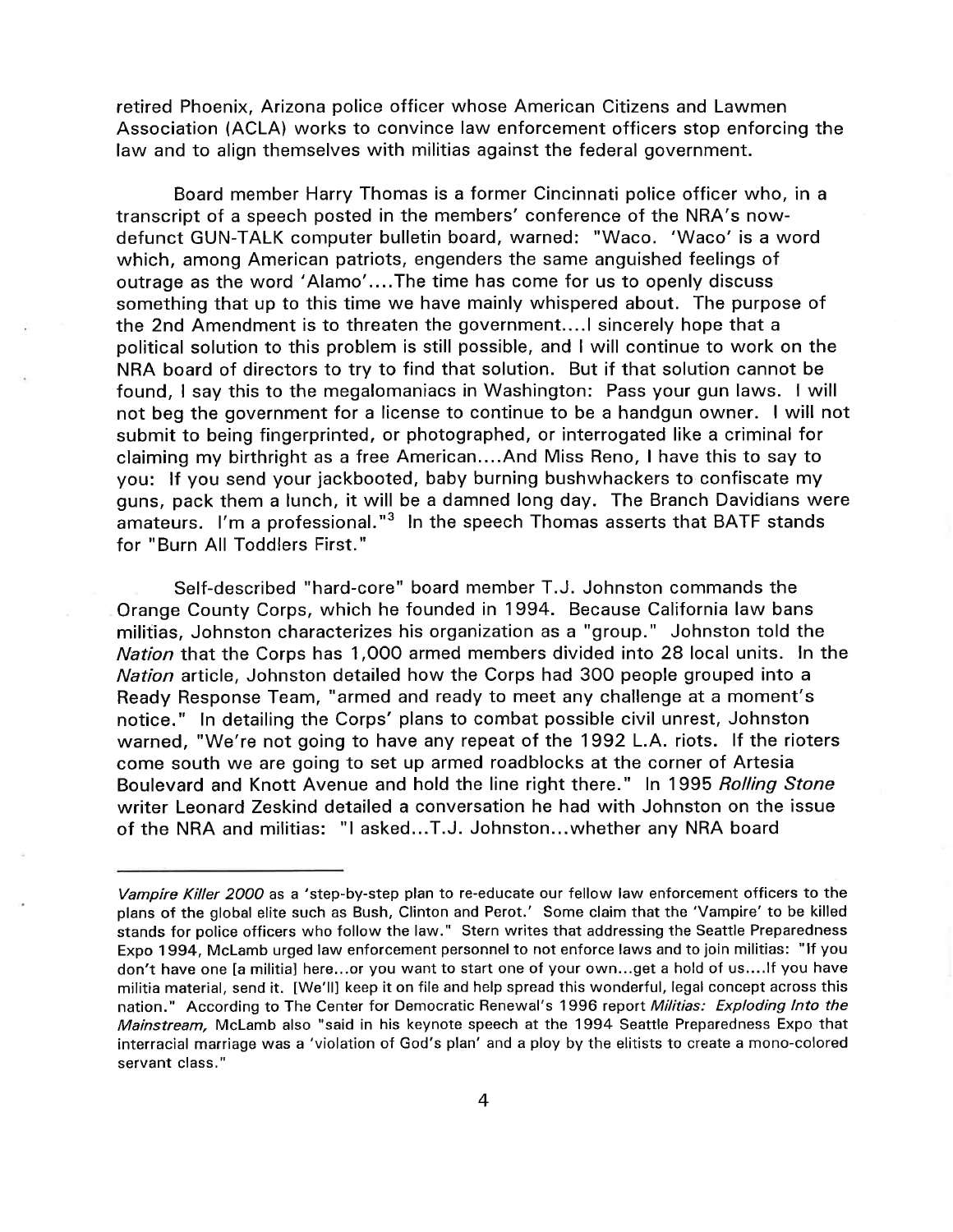members are militiamen....'There are members of the board who take whatever measures necessary to defend themselves,' Johnston answered. 'lf it involves joining a militia...' His voice trailed off. Is there room in the NRA for militia members, I wanted to know. 'There is a lot of space.' Johnston replied."<sup>4</sup> In 1991 Johnston, as chairman of a California organization known as Gun Owners REACT, urged owners of banned assault weapons not to register their guns as required by the new state law. Johnston was quoted in the New York Times as stating, "lt's better to be fighting for our right to keep and bear arms than fighting for our lives. By having 200 million armed Americans, the Government of the United States would never have the thought of becoming tyrannical."

Since 1975 NRA board member Robert K. Brown has published Soldier of Fortune, the "Journal of Professional Adventurers." The magazine's advertising includes ads for survival products, bounty hunting training, covert listening devices and other military surplus, militia and conspiracy materials, Nazi memorabilia, firearms and ammunition, and mail-order brides. Soldier of Fortune at one time carried classified ads for mercenaries for hire. lt discontinued the practice in 1986 as the result of two murders linked to the ads. ln 1988 two lawsuits were filed by the families of the murder victims who alleged that the killers had been hired through ads in the magazine. ln both cases juries ordered the magazine to pay multimillion dollar settlements, but in one case the ruling was overturned on appeal. ln 1993, the magazine settled with the second family, rather than contest the jury's \$4.3 million settlement. The April 1995 issue of the magazine featured <sup>a</sup> laudatory cover story on the Michigan militia. Under a photo of camouflage-clad men brandishing their rifles in the air, the article noted, "Michigan militia membership has skyrocketed in light of a parade of gun control legislation passed by the Clinton Administration."

## Racism & Sexism

Labeling itself "this nation's oldest civil rights organization," the NRA's leadership promises that regardless of race or gender, all are welcome and respected. As Marion Hammer told 1996's NRA conventioneers, "The media's been abuzz about the NRA having a woman president. Some folks thinks [sicl maybe that's out of character for us. I think it tells how little they know about the real NRA....They don't know that the NRA has proudly stood in the forefront of America's tradition of equal rights, civil liberties, and freedom, long before other organizations took up that noble cause." The attitudes and statements of several of the organization's board members, however, reveal a far different world view.

5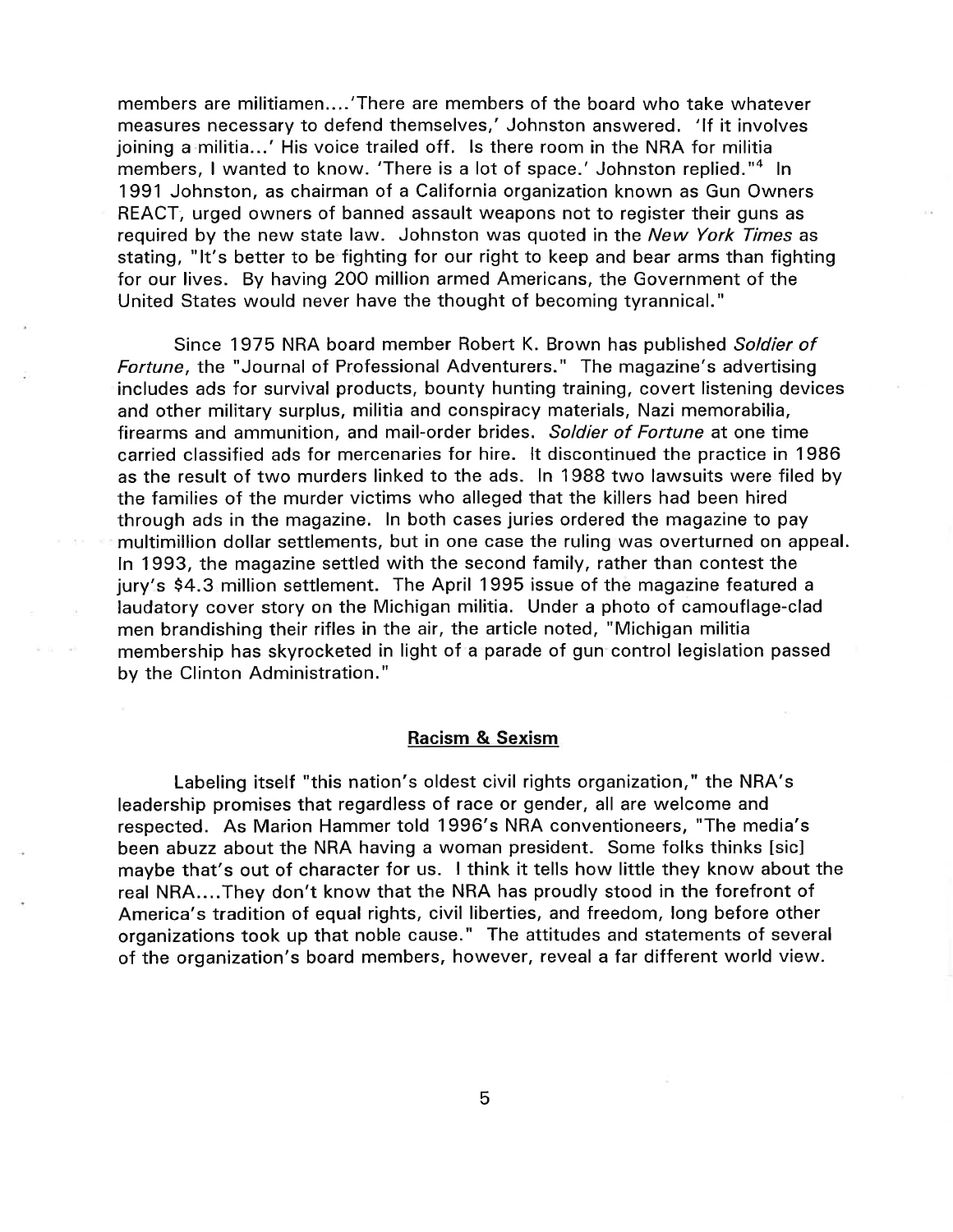Subject of a laudatory profile in the NRA's flagship publication, the American Rifleman, board member Jeff Cooper authors the monthly column "Cooper's Corner" for Guns & Ammo magazine and also writes the newsletter "Jeff Cooper's Commentaries." Cooper regularly refers to Japanese as "Nips,"5 and has suggested calling black South Africans from the Gauteng province "Oranggautengs."6 Cooper's racist views are not limited to just foreign nations. ln 1994, he wrote, "Los Angeles and Ho Chi Min City have declared themselves sister cities. lt makes sense-they are both Third World metropolises formerly occupied by Americans."<sup>7</sup> And commenting on the murder rate in Los Angeles, Cooper noted in 1991 that "the consensus is that no more than five to ten people in <sup>a</sup> hundred who die by gunfire in Los Angeles are any loss to society. These people fight small wars amongst themselves. lt would seem a valid social service to keep them well-supplied with ammunition."<sup>8</sup>

ln commenting on the Senate debate over the confirmation of Supreme Court Justice Clarence Thomas, Cooper offered his views on sexual harassment, "[W]e find ourselves most harassed by people who get the accent on the wrong syllable. The word is *harass*, not harass."<sup>9</sup>

Like his fellow board member Cooper, rock musician Ted Nugent laments <sup>a</sup> changing South Africa. ln 1990 he told the Detroit Free Press magazine that "apartheid isn't that cut and dry. All men are not created equal. The preponderance of South Africa is a different breed of man. I mean that with no disrespect. I say that with great respect. I love them because l'm one of them. They are still people of the earth, but they are different. They still put bones in their noses, they still walk around naked, they wipe their butts with their hands....These are different people. You give 'em toothpaste, they f---ing eat it... hope they don't become civilized. They're way ahead of the game."<sup>10</sup> In the same interview Nugent expounded on his racial views, "l use the word n----r a lot because I hang around with a lot of n----rs, and they use the word n----r, and I tend to use words that communicate...."<sup>11</sup>

When faced with criticism over such comments, Nugent promises, "l don't mean to offend. I'm a fun guy, not a sexist or a racist."<sup>12</sup> Yet in a July 1994 interview in Westworld Newspaper, Nugent called Hillary Clinton a "toxic c--t," adding, "This bitch is nothing but a two-bit whore for Fidel Castro."<sup>13</sup> Nugent also offers advice for men whose wives and girlfriends discourage their hunting: "l met a couple guys in line yesterday who go, 'Write something to my girlfriend, she won't let me go hunting.' I wrote her something and I said, 'Drop dead, bitch.' What good is she, trade her in, get a Dalmatian. Who needs the wench?"<sup>14</sup>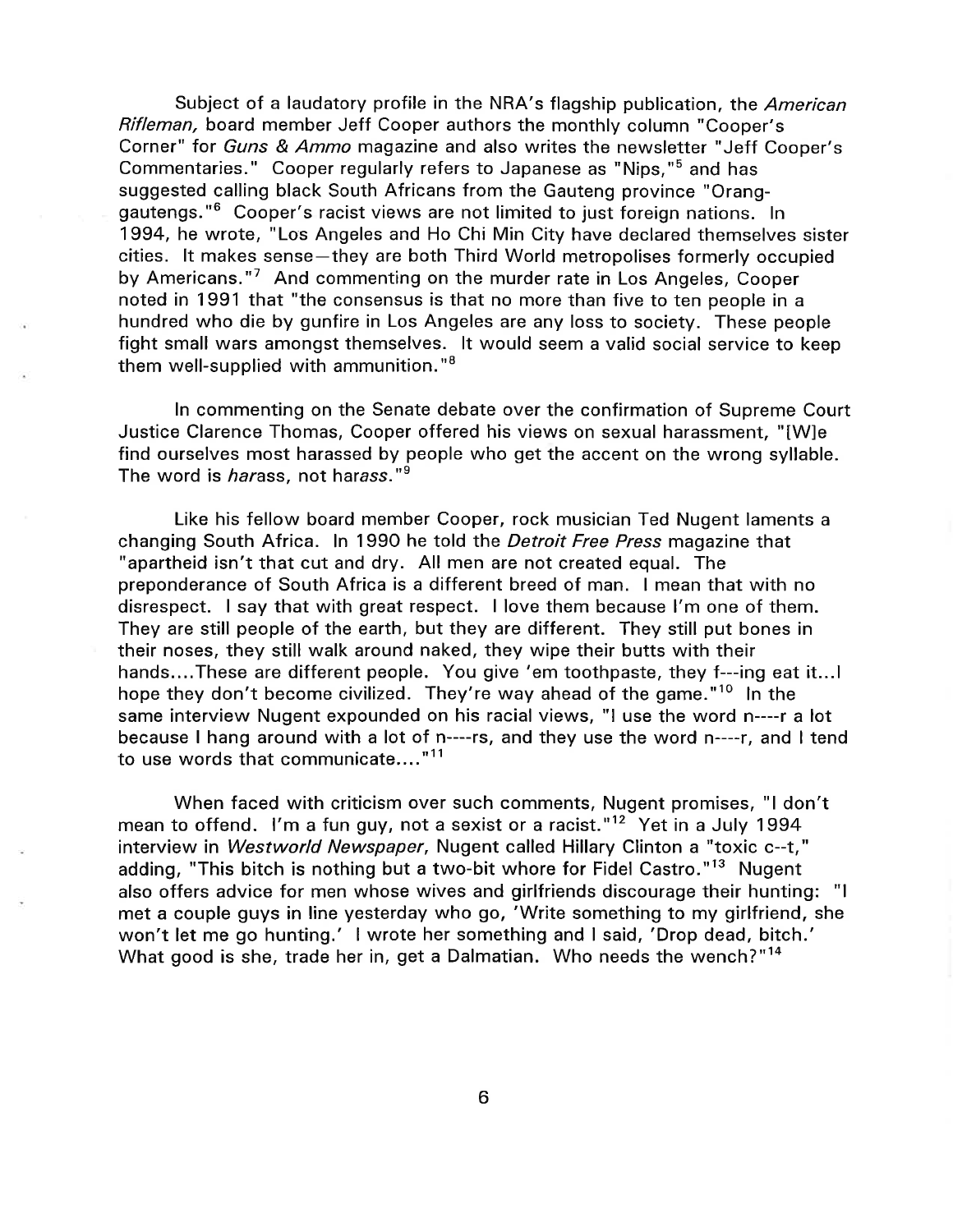#### Legal Woes

A major theme of the NRA is that the answer to firearms violence is crime control, not gun control. The organization constantly harps on the notion of protecting "law-abiding citizens" and doling out the harshest penalties possible to every and any law-breaker. The NRA also pays tremendous lip service to the concept of keeping guns out of the hands of criminals.

The organization's anti-crime enthusiasm seems to wane, however, when it comes to its own board. Moreover, one of the NRA's legislative priorities in 1995 was attempting to reinstate a program at the federal Bureau of Alcohol, Tobacco and Firearms that had granted "relief" to convicted, often violent felons suffering from the "disability" of not being able to possess a firearm. The program was defunded by Congressional Democrats beginning in Fiscal Year 1993. The NRA's seemingly mystifying devotion to resuscitating ATF's \$4.3-million-a-year "relief from disability" program may be explained in part by personal experience.

Board member Manny Fernandez pleaded guilty in 1983 to criminal possession of a machine gun. The NRA's 1986 flagship bill, the Firearms Owners' Protection Act, benefited many gun criminals by making them eligible for the federal "relief from disability" program. Fernandez is also a founder of Californians Against Corruption (CAC). ln 1994 CAC lobbied for a recall vote of California State Senator David Roberti, a longtime gun control advocate. The vote failed, but still cost taxpayers half a million dollars. Fernandez was ousted from CAC when he declared publicly that the recall effort had been the gun lobby's revenge for Roberti's sponsorship of a 1989 California law restricting assault weapons. The California Fair Political Practices Commission later found CAC guilty of 4O4 violations of campaign laws, including concealing contributions from the NRA and other gun groups and failing to file proper records. The commission fined CAC <sup>a</sup> record \$808,O0O.

Board member Donn DiBiasio, a Providence Rhode lsland gun dealer and state lobbyist for the Rhode lsland State Rifle and Revolver Association, faced murder charges after he shot and killed a would-be burglar in his gun store. The intruder was unarmed and DiBiasio shot him several times. A grand jury decided not to indict DiBiasio.

Board Member Robert Hodgdon's Hodgdon Powder Co., lnc. agreed with Olin Corp. to pay \$250,000 in damages to settle charges brought by the U.S. Department of Justice's Antitrust Division that the companies had conspired to rig bids to purchase surplus gun powder from the Department of Defense. The complaint alleged that Hodgdon had conspired to "suppress and restrict competition for surplus powder." The settlement resolved charges that the company had violated the Sherman Antitrust Act, the Federal False Claims Act, and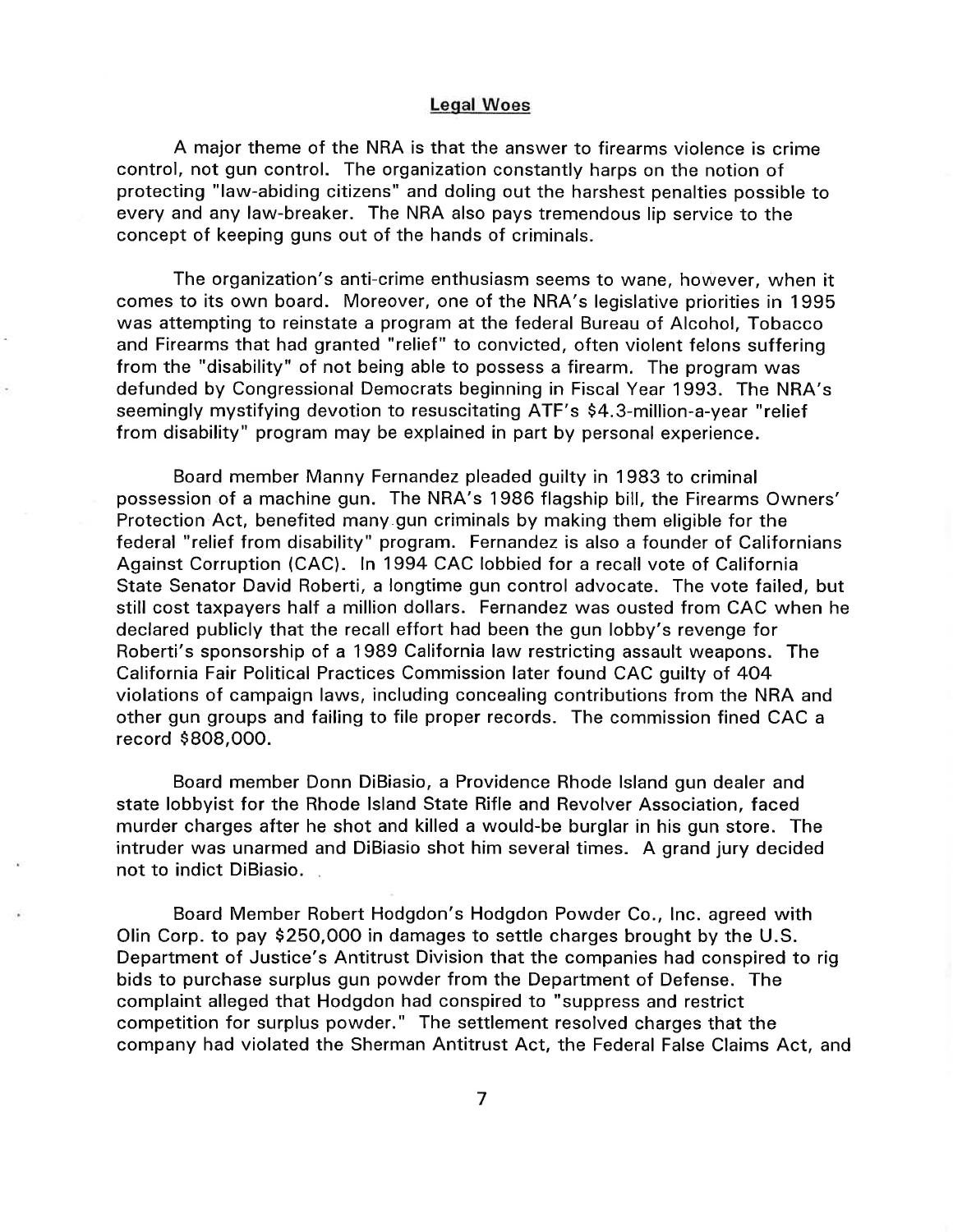the Federal Property and Administrative Services Act.

### lndustry Links

The NRA is fond of describing itself as the representative of "gun consumers," and the organization bristles at the very suggestion that it more truly represents the gun industry. There are, however, legions of examples of the NRA choosing the interests of the industry over the safety and well-being of consumers. One recent, glaring example was the organization's support for federal legislation limiting the liability of firearm manufacturers for injuries caused by defective guns. The NRA joined a long list of big business interests, firearm manufacturer trade associations, and individual manufacturers pushing for severe limits on the rights of consumers injured by defectively designed or manufactured products-including firearms and ammunition. The stakes were very high for firearm consumers since-unlike virtually all other consumer products-no federal agency has the authority to regulate the safety of firearms and ammunition. The liability system is the only recourse available for gun consumers to hold manufacturers accountable and receive fair compensation when they are killed or injured by defective guns. ,The composition of the NRA's board may help explain its cozy relationship with the industry. lt also may well have dictated the organization's position on a recent, hotly contested issue-inclusion of a provision in federal anti-terrorism legislation requiring the tagging of explosives with microscopic markers. The placement of such markers-commonly known as "taggants"-in explosives is designed to help law enforcement trace the source of bombings.

Three board members appear to have significant financial interests in preventing the tagging of certain gun powder known as "black powder." The NRA has repeatedly opposed the placing of "taggants" in this type of explosive. The organization argues that the markers could interfere with the stability of cartridges and shells made by shooters who produce their own ammunition, a practice commonly known as "handloading." Taggant proponents note that such markers provide law enforcement personnel with an invaluable investigative tool in determining the source of explosives. The three NRA board members run businesses that sell reloading equipment and/or supplies used by shooting enthusiasts who make their own handgun and rifle cartridges or shotgun shells.

Board member Robert Hodgdon (also cited in the previous section) is president of Hodgdon Powder Company and a charter member of the National Reloading Manufacturers Association. The company makes gun powder. Mr. Hodgdon has in the past maintained that tagging requirements would force an increase in prices that would lead to reduced sales. Hodgdon Powder also advertises in American Rifleman magazine.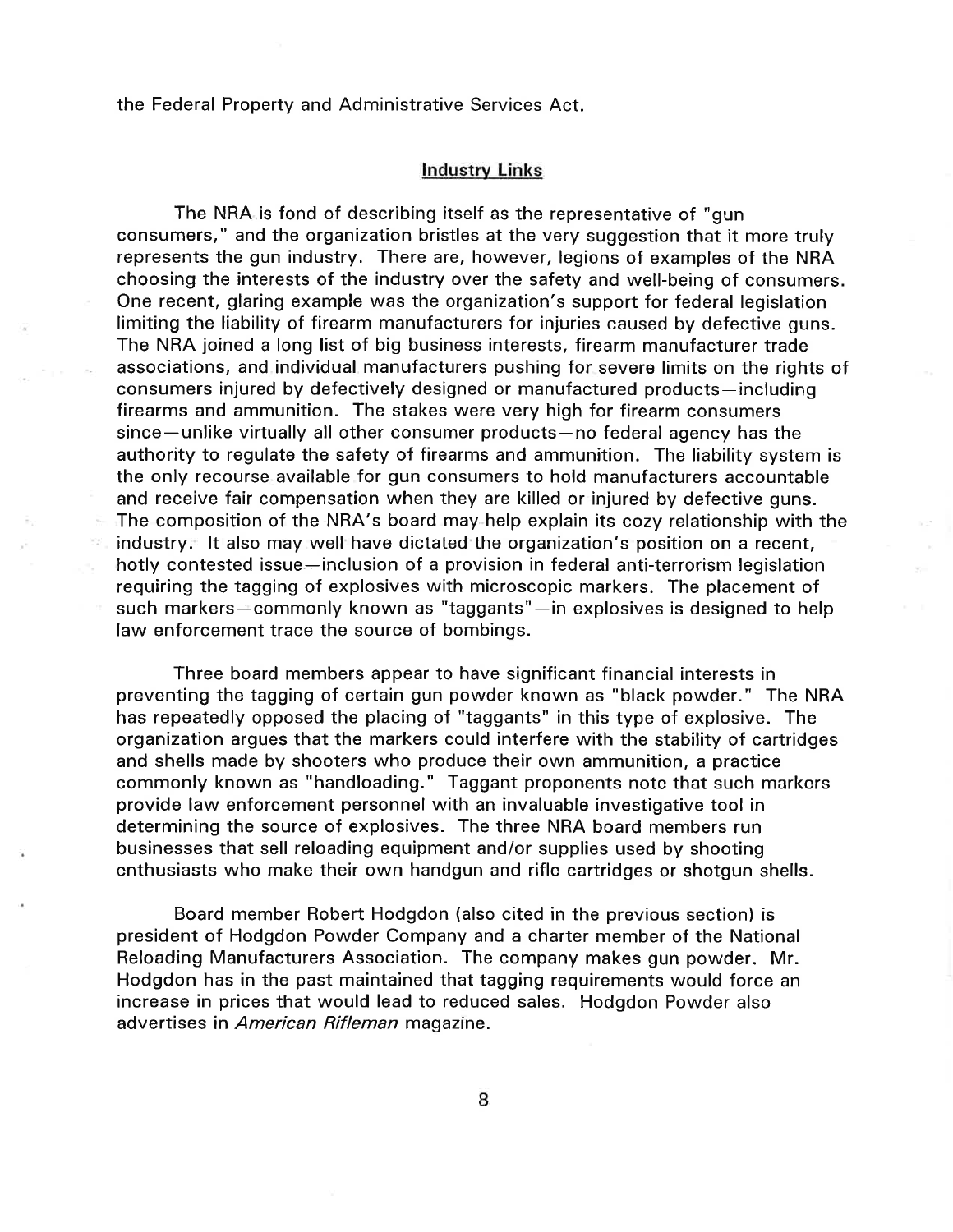Board member Steve Hornady is president of Hornady Manufacturing Company. Hornady manufactures a wide variety of reloading equipment as well as ammunition. Mr. Hornady's biography for the NRA board notes that he has served on the nominating committees of both the NRA and the National Shooting Sports Foundation, a trade association for the firearms industry. The Hornady Manufacturing Company placed a full-page advertisement in the March 1996 issue of American Rifleman magazine.

Board member Kenneth Oehler is founder and president of Oehler Research. His company manufactures chronographs-devices used by handloaders to measure the velocity of a bullet to ensure consistency within a batch of ammunition. Oehler brags that his company has provided a free NRA membership with each chronograph it has sold for the past two years.

The seeming intrusion of the financial interests of NRA officials into the group's policy-setting on explosives tagging is not new. ln 1979 Neal Knox-who was then head of the NRA lnstitute for Legislative Action, and is currently an NRA board member and first vice president for the organization-led the organization's campaign against a bill that would have required explosives manufacturers to put taggants in their products. The rationale for opposing the bill was the same as that offered today-that taggants may destabilize home-loaded ammunition. ln the 1980s it was uncovered that Knox, along with Robert Hodgdon, was a founder and stockholder in Pyrodex Corporation (which manufactured a black powder substitute). Mr: Knox was successful in having the taggant provision deleted from broader anti-terrorism legislation.

#### **Endnotes**

-Ha With

Cooper, Jeff, "Jeff Cooper's Commentaries," Vol. 1, No. 11, December 1993, p. 1. 5.

- Cooper, Jeff, quoting Paul Kirchner, "Jeff Cooper's Commentaries." Vol.2, No. 16, December 1994, p.5 7.
- Cooper, Jeff, "Cooper's Corner," Guns & Ammo, April 1991, p. 104. 8,
- Cooper, Jeff, "Cooper's Corner," Guns & Ammo, June 1992, p. 103. 9.

Downloaded from the NRA's computer bulletin board GUN-TALK.  $1<sub>1</sub>$ 

The Boston Herald, June 26, 1995,  $2.7$ 

Downloaded from the NRA's computer bulletin board, GUN-TALK, members'conference, April 10, 1995. 3.

Zeskind, Leonard, "Armed and Dangerous," Rolling Sfone, November 2, 1995, p.57, 4.

Cooper, Jeff, "Jeff Cooper's Commentaries," Vol.3, No. 3, February 1995, p. 6. 6.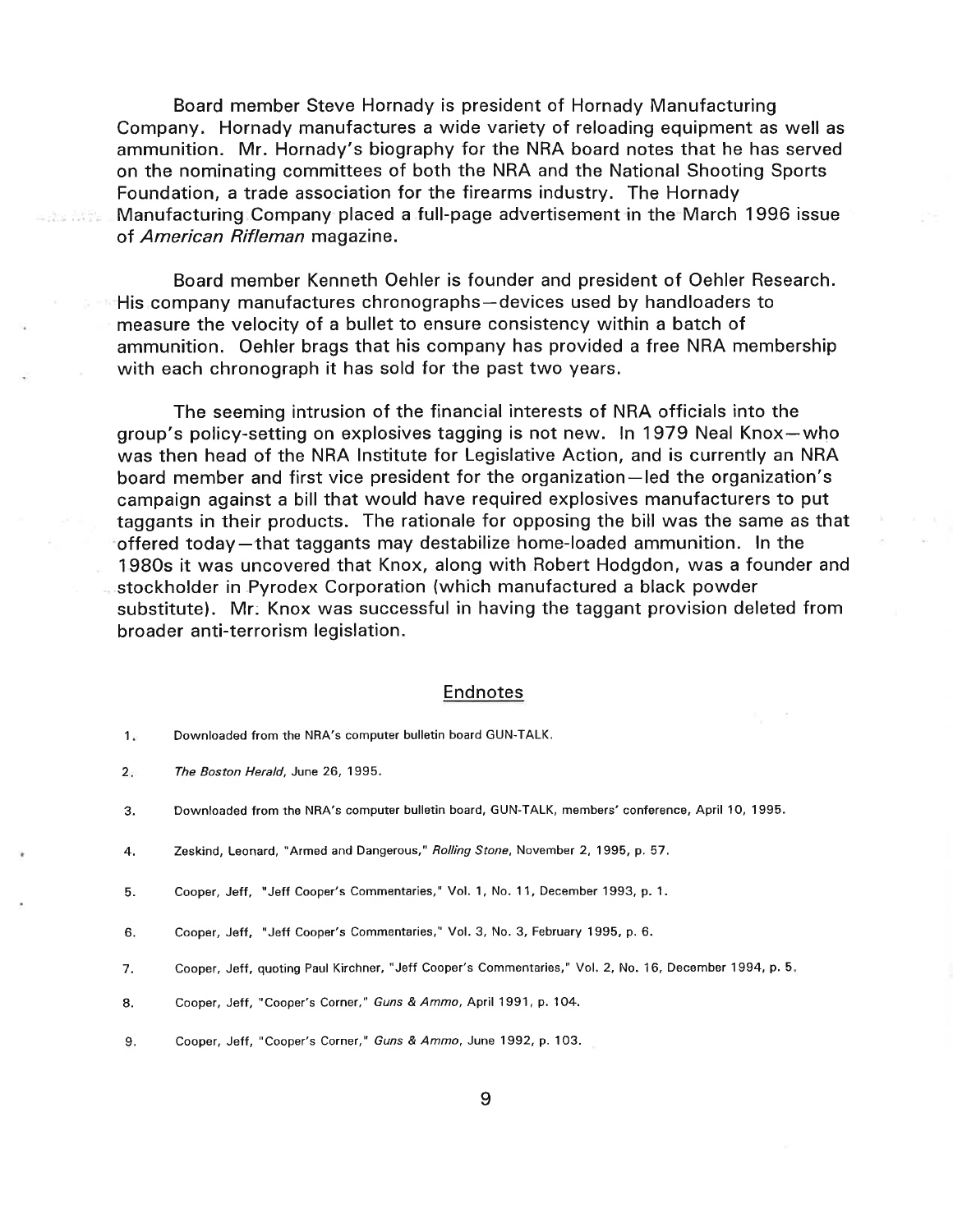- 10. Detroit Free Press Magazine, July 15, 1990,
- 11. Detroit Free Press Magazine, July 15, 1990.
- 12. Detroit Free Press Magazine, July 15, 1990.
- 13. Westworld Newspaper, July 27, 1994.
- 14. WRIF FM Radio, Detroit, Michigan, September 25, 1991

 $\bar{\cal B}$